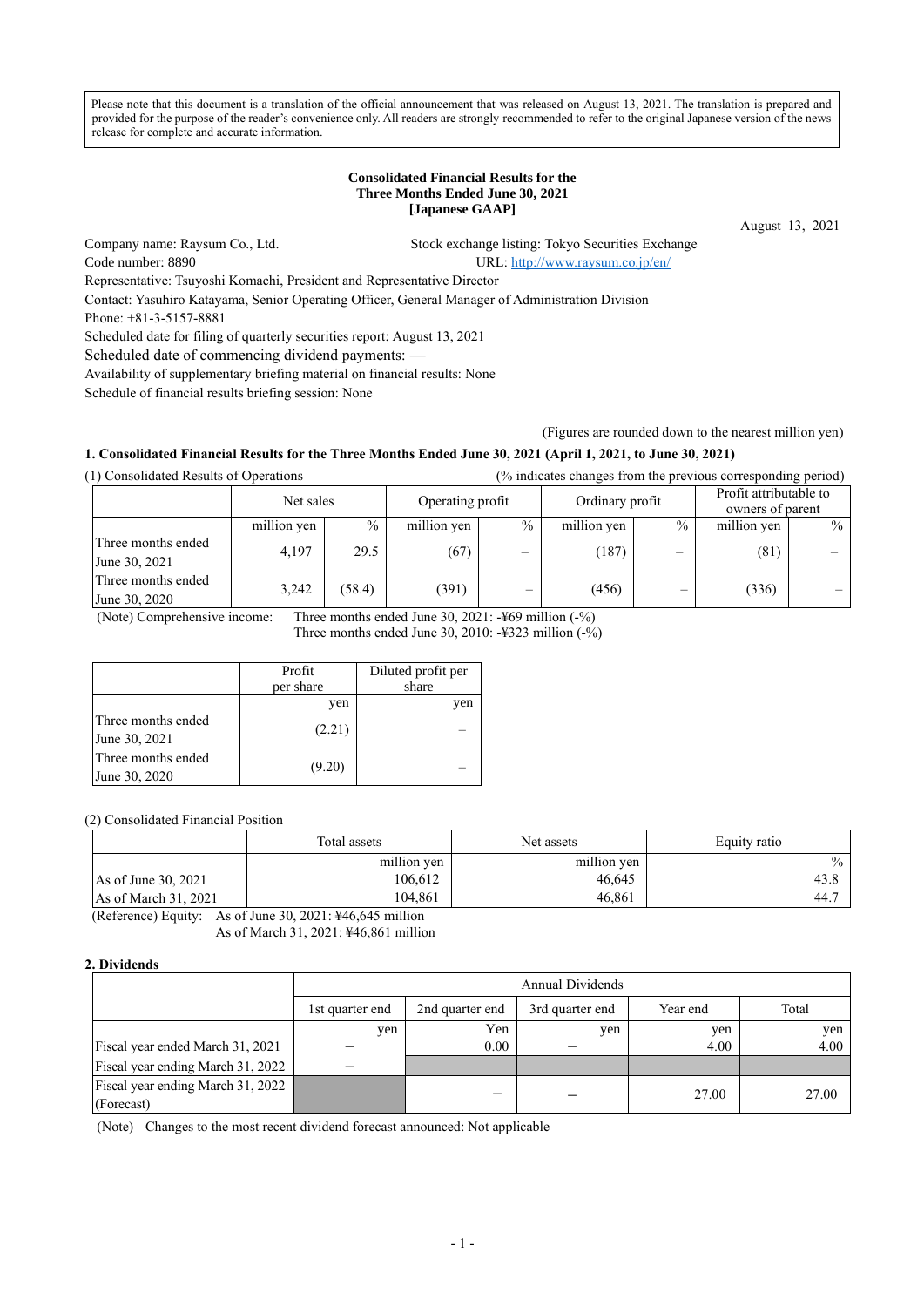## **3. Consolidated Financial Results Forecast for the Fiscal Year Ending March 31, 2022 (April 1, 2021, to March 31, 2022)**

| (% indicates changes from the previous corresponding period) |             |               |                  |       |                  |               |                                               |               |                     |
|--------------------------------------------------------------|-------------|---------------|------------------|-------|------------------|---------------|-----------------------------------------------|---------------|---------------------|
|                                                              | Net sales   |               | Operating profit |       | Ordinary profit  |               | Profit<br>attributable to<br>owners of parent |               | Profit<br>per share |
|                                                              | million yen | $\frac{0}{0}$ | million yen      |       | $\%$ million yen | $\frac{0}{0}$ | million yen                                   | $\frac{0}{0}$ | ven                 |
| Full year                                                    | 62,000      | 92.4          | 8.000            | 386.7 | 7.450            | 451.3         | 4.800                                         | 623.0         | 130.95              |

(Note) Changes to the most recent financial results forecast announced: Not applicable

### **\*Notes**

- (1) Significant changes of subsidiaries in the first three months of the fiscal year under review (affecting specified subsidiaries resulting in changes in scope of consolidation): Not applicable
- (2) Application of accounting method specific to preparation of quarterly consolidated financial statements: Not applicable
- (3) Changes in accounting policies, changes in accounting estimates and restatements
	- 1) Changes in accounting policies due to the revision of accounting standards: Yes
	- 2) Any changes in accounting policies other than 1) above: Not applicable
	- 3) Changes in accounting estimates: Not applicable
	- 4) Restatements: Not applicable

(Note) For the details, please refer to "2. Quarterly Consolidated Financial Statements (4) Notes on Quarterly Consolidated Financial Statements (Changes in Accounting Policies)" on page 10.

## (4) Total number of issued shares (common stock)

| 1) Total number of issued shares at the end of the period (including treasury stock): |
|---------------------------------------------------------------------------------------|
| 46,081,400 shares                                                                     |
| 46,081,400 shares                                                                     |
|                                                                                       |
| 9,426,586 shares                                                                      |
| 9,426,586 shares                                                                      |
|                                                                                       |
| 36,654,814 shares                                                                     |
| 36,569,491 shares                                                                     |
|                                                                                       |

\* This quarterly consolidated financial statement is not subject to the quarterly review by a certified accountant or auditing company.

\* Explanation of the proper use of performance forecast and other note

(Note on forward-looking statements, etc.)

Performance forecasts and other forward-looking statements presented in this report are based on information currently available to the Company and certain assumptions deemed to be reasonable, and are not to be read as guarantees of future performance by the Company. In addition, actual performance may differ substantially due to various factors.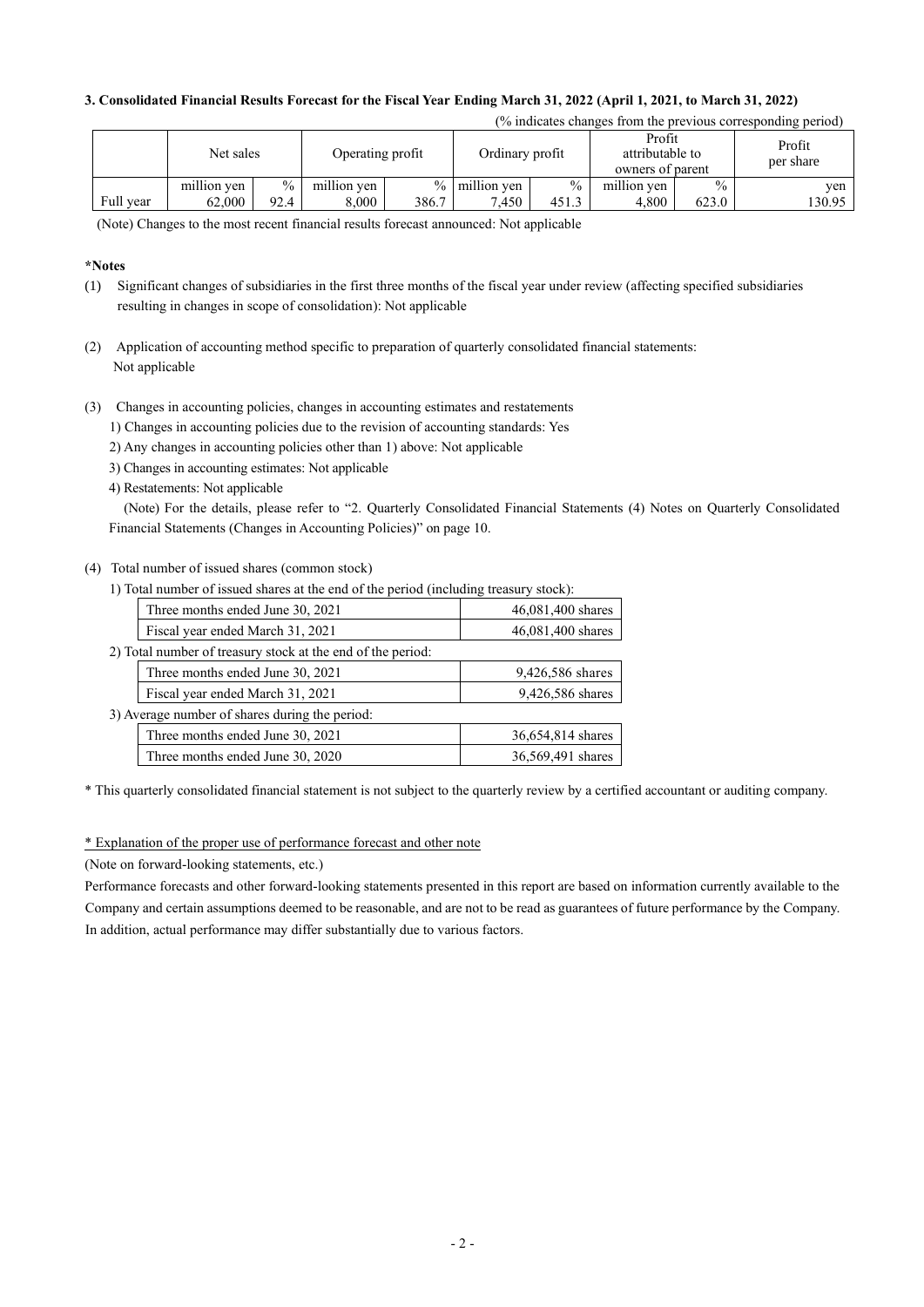# Contents of Appendix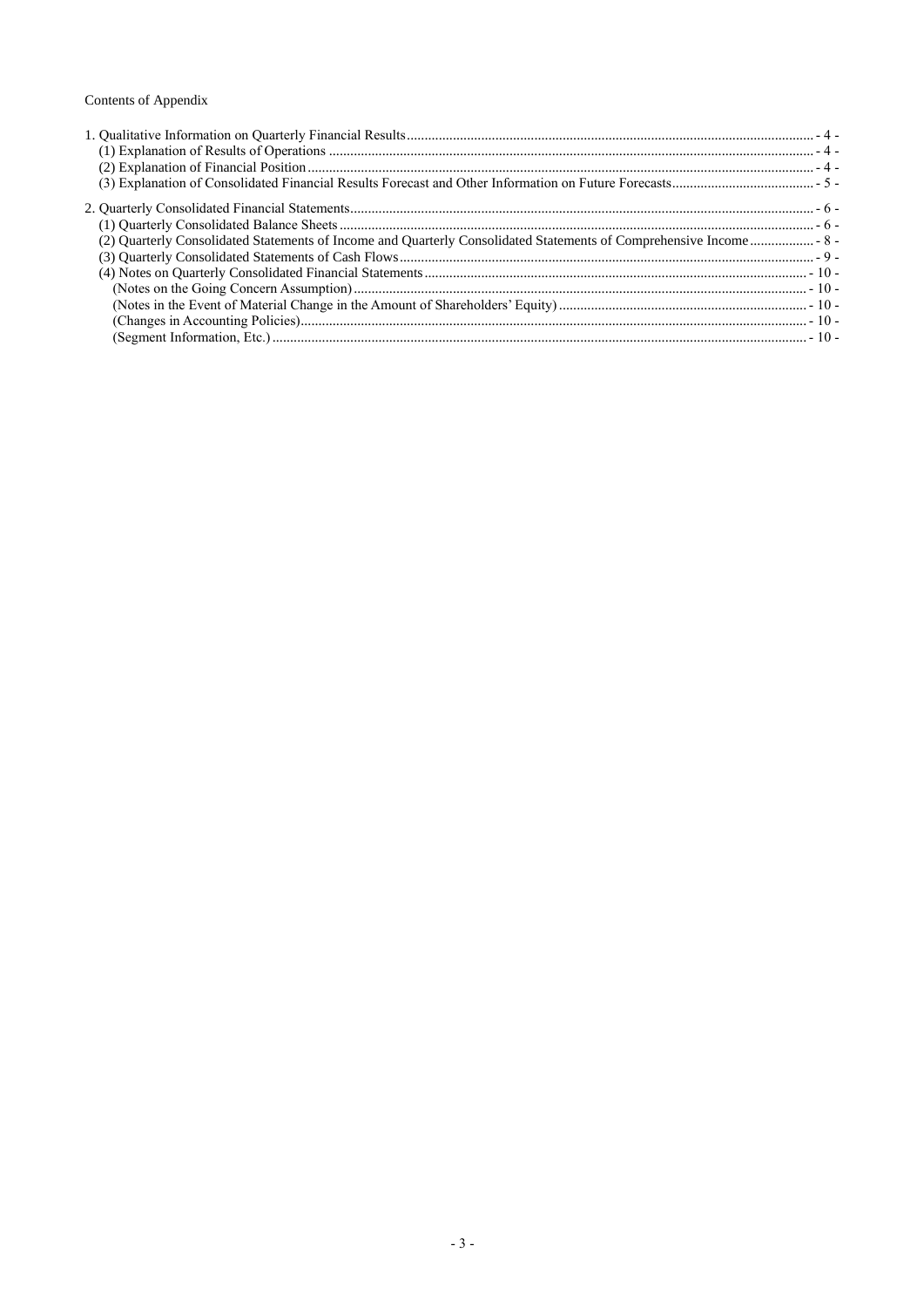#### <span id="page-3-1"></span><span id="page-3-0"></span>1. Qualitative Information on Quarterly Financial Results

#### (1) Explanation of Results of Operations

The consolidated financial results for the first three months of the fiscal year under review recorded net sales of 4,197 million yen (year-on-year increase of 29.5%), operating loss of 67 million yen (operating loss of 391 million yen in the same period of the previous fiscal year), ordinary loss of 187 million yen (ordinary loss of 456 million yen in the same period of the previous fiscal year), and loss attributable to owners of parent of 81 million yen (loss attributable to owners of parent of 336 million yen in the same period of the previous fiscal year).

In order to properly state business activities, we have changed the names of the reporting segments, which were "Wealth Management Business," "Property Management Business," and "Other Business," to "Value Creation Services," "Value-Add Services," and "Future Value Creation Services" beginning from the previous fiscal year. This change is only for the names of the reporting segments and has no impact on segment information.

Business results by segment are as follows.

#### (Value Creation Services)

In this business, we purchase real estate with potential, change its use, make large-scale renovations, and attract new tenants, etc. from a standpoint of envisioning the future society and creating real estate that is needed there. We provide our clients with real estate assets that are significant to the whole town by taking multifaced standpoints such as the surrounding community, local government, cultural development, and environmental preservation in addition to properties themselves.

In the first three months of the fiscal year under review, Value Creation Services posted 2,600 million yen (year-on-year increase of 35.5%) in net sales and segment profit of 292 million yen (segment loss of 100 million yen in the same period of the previous fiscal year).

With the change in social activities due to the spread of COVID-19, we have also sensed changes in rental needs of tenants in particular. By grasping such changes, we have worked to make speedy decisions on changes of renovation work as needed, and focused on sales activities in order to have a clear prospect, within the first half of the fiscal year, on achieving the net sales target of 55.0 billion yen for the segment, which was set as the full-year forecast for the current fiscal year.

#### (Value-Add Services)

In this business, we conduct leasing management and building management for the properties we have sold to clients in order to maintain/enhance their value. We listen to clients' requests in detail and aim to improve the long-term value of the assets by proposing plans to increase property value for the future taking advantage of opportunities such as tenant replacement.

In the first three months of the fiscal year under review, Value-Add Services posted 1,254 million yen (year-on-year increase of 10.8%) in net sales and 350 million yen (year-on-year increase of 19.9%) in segment profit.

#### (Future Value Creation Services)

In this business, we mainly conduct businesses that address future social issues, such as community hostels, advanced medical facilities that are indispensable in a super-ageing society and development of emergency power sources to prepare for more frequent natural disasters, under our own operation. The experience and knowledge accumulated through business operations will be utilized in our ability to conceive and propose ideas for Value Creation Services and Value-Add Services in the future.

In the first three months of the fiscal year under review, Asset Holdings Co., Ltd., WeBase Co., Ltd., and LIBERTE JAPON Co., Ltd. continued to be impacted by the self-restraint in outings and travel restrictions, etc. caused by yet another state-ofemergency declaration and quasi-emergency measures. Even under such a situation, we have continued with business activities without any accidents while taking measures to prevent the spread of infection, and put forth all our efforts to improve financial results by viewing it as an opportunity to reconsider and strengthen the bonds with our clients and communities.

In the first three months of the fiscal year under review, Future Value Creation Services posted 343 million yen (year-on-year increase of 78.8%) in net sales, and segment loss of 557 million yen (segment loss of 441 million yen in the same period of the previous fiscal year) due in part to the initial investment to launch Etajimasou, a new accommodation facility.

#### <span id="page-3-2"></span>(2) Explanation of Financial Position

#### 1) Changes in Financial Position

(Assets)

Current assets increased 620 million yen compared with the end of the previous fiscal year to 92,760 million yen.

This was primary attributable to cash and deposits decreasing 1,102 million yen to 18,819 million yen, real estate for sale increasing 4,531 million yen to 45,393 million yen, real estate for sale in process decreasing 3,469 million yen to 23,822 million yen, and other current assets increasing 803 million yen to 3,129 million yen due to an increase of consumption taxes receivable.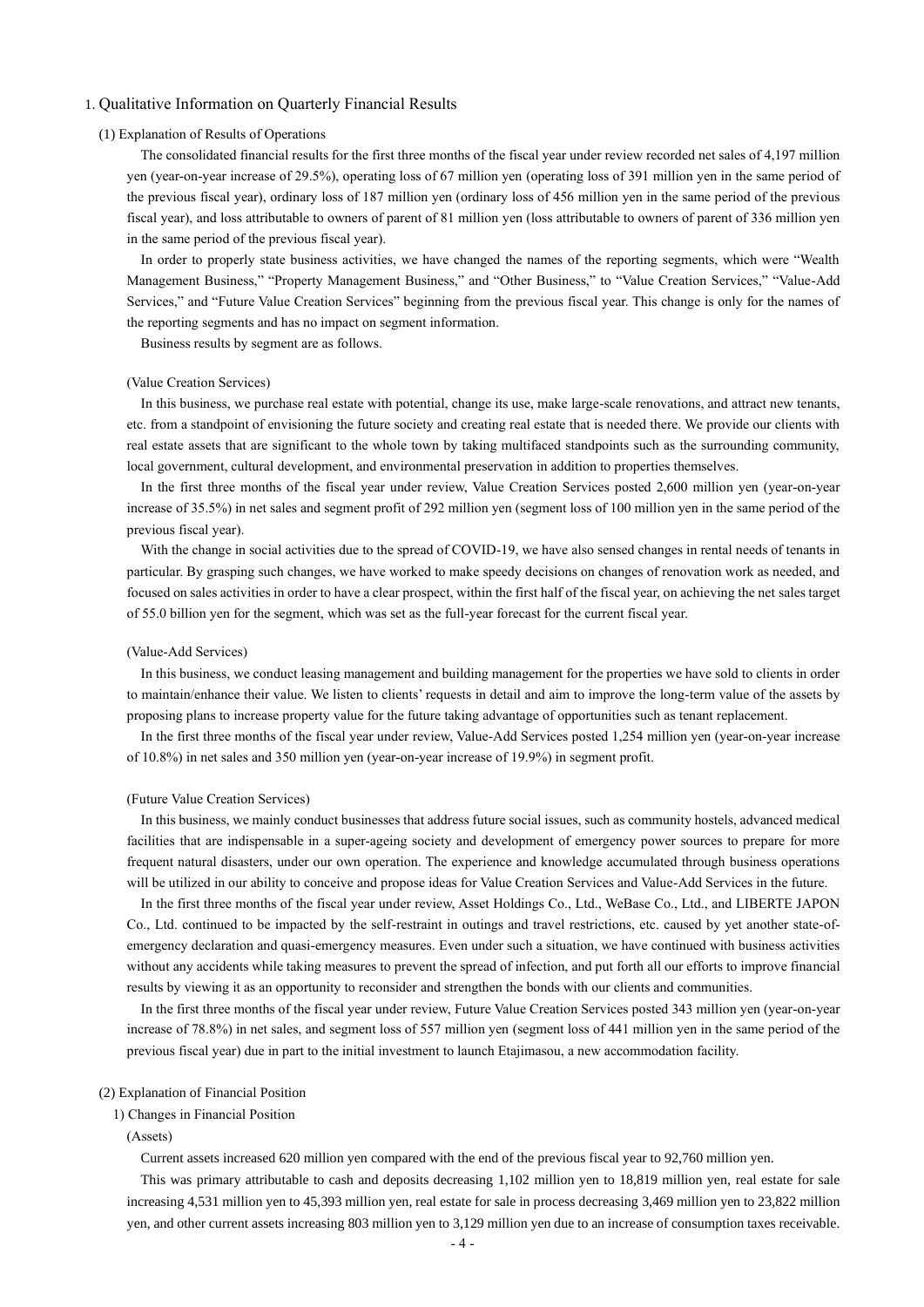Noncurrent assets increased 1,130 million yen from the end of the previous fiscal year to 13,851 million yen. This was primarily attributable to the increase of 1,062 million yen in property, plant and equipment from the increase due to acquisition and decrease due to depreciation; the decrease of 16 million yen in intangible assets; and the increase of 84 million yen in investments and other assets.

As a result, total assets as at the end of the first quarter of the fiscal year under review increased 1,750 million yen compared with the end of the previous fiscal year to 106,612 million yen.

#### (Liabilities)

Liabilities increased 1,967 million yen compared with the end of the previous fiscal year to 59,967 million yen. This was primarily attributable to an increase of 2,055 million yen in loans payable due to the difference between new fundraising and repayment of loans payable.

#### (Net Assets)

Total net assets decreased 216 million yen compared with the end of the previous fiscal year to 46,645 million yen. This was primarily attributable to a decrease of 81 million yen in retained earnings following the recording of a quarterly net loss attributable to owners of parent and a decrease of 146 million yen from dividends of surplus.

Furthermore, the equity ratio as of the end of the first quarter of the fiscal year under review has become 43.8%.

#### 2) Cash Flows

Cash and cash equivalents (hereinafter, "funds") at the end of the first quarter of the fiscal year under review decreased 1,102 million yen compared with the end of the previous fiscal year to 18,819 million yen.

Cash flows in the first three months of the fiscal year under review and the major fluctuating factors are as follows.

#### (Net cash provided by (used in) operating activities)

Net cash used in operating activities amounted to 1,191 million yen. The main factor for inflow was increased funds related to 2,600 million yen in net sales in Value Creation Services. The main factors for outflow were the decrease in funds related to 1,335 million yen of payment for purchases of real estate for sale, 1,386 million yen due to payment in line with the progressing development of real estate for sale in process and payment for repair works on real estate for sale in Value Creation Services, and the expenditure of selling, general and administrative expenses.

#### (Net cash provided by (used in) investing activities)

Net cash used in investing activities amounted to 1,787 million yen. The main factor for inflow was proceeds of 29 million yen from collection of loans receivable. The main factors for outflow were expenditure of 1,422 million yen related to purchase of property, plant and equipment, expenditure of 200 million yen related to payments for investments in capital, and expenditure of 194 million yen for loan advances.

#### (Net cash provided by (used in) financing activities)

Net cash provided by financing activities amounted to 1,876 million yen. The main factor for the inflow was the increase of 2,055 million yen due to the difference between new fundraising and repayment of loans payable. The main factor for outflow was payment of dividends of 145 million yen.

#### <span id="page-4-0"></span>(3) Explanation of Consolidated Financial Results Forecast and Other Information on Future Forecasts

The consolidated financial results forecast remain unchanged from the full year consolidated financial results forecast in "Consolidated Financial Results for the Fiscal Year Ended March 31, 2021" announced on May 14, 2021.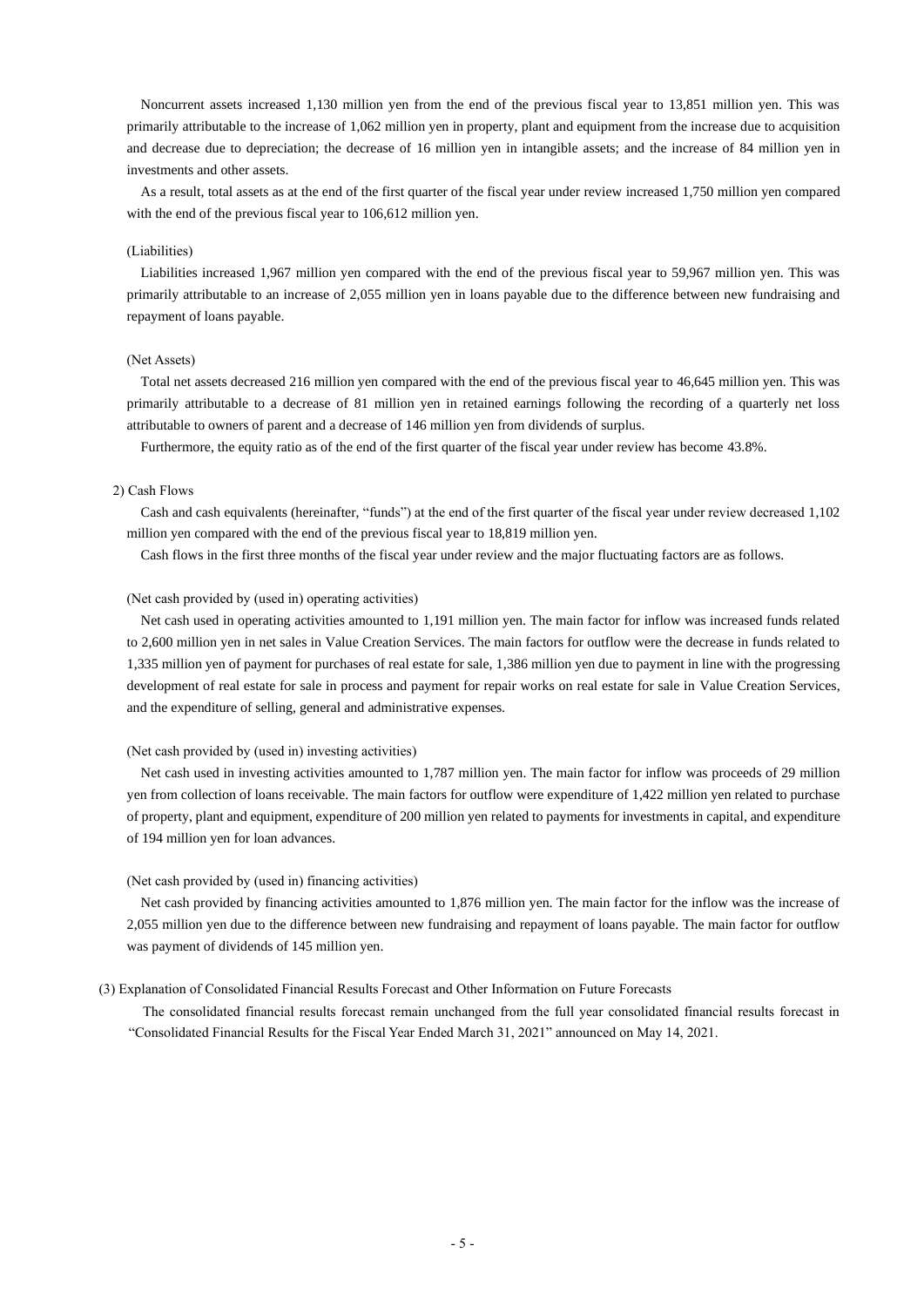# <span id="page-5-0"></span>2. Quarterly Consolidated Financial Statements

<span id="page-5-1"></span>(1) Quarterly Consolidated Balance Sheets

|                                     |                      | (Millions of yen)   |
|-------------------------------------|----------------------|---------------------|
|                                     | As of March 31, 2021 | As of June 30, 2021 |
| Assets                              |                      |                     |
| Current assets                      |                      |                     |
| Cash and deposits                   | 19,922               | 18,819              |
| Trade accounts receivable           | 318                  | 257                 |
| Real estate for sale                | 40,862               | 45, 393             |
| Real estate for sale in process     | 27, 292              | 23,822              |
| Advance payments to suppliers       | 1,033                | 877                 |
| Income taxes receivable             | 395                  | 471                 |
| Other                               | 2,325                | 3, 129              |
| Allowance for doubtful accounts     | $\triangle$ 11       | $\triangle$ 11      |
| Total current assets                | 92, 140              | 92,760              |
| Non-current assets                  |                      |                     |
| Property, plant and equipment       |                      |                     |
| Buildings, net                      | 2,527                | 4,189               |
| Land                                | 1, 412               | 1,493               |
| Construction in progress            | 1, 181               | 318                 |
| Other, net                          | 2,233                | 2,415               |
| Total property, plant and equipment | 7,355                | 8, 417              |
| Intangible assets                   |                      |                     |
| Other                               | 344                  | 327                 |
| Total intangible assets             | 344                  | 327                 |
| Investments and other assets        |                      |                     |
| Investment securities               | 2,166                | 1,810               |
| Deferred tax assets                 | 653                  | 767                 |
| Investments in capital              | 145                  | 345                 |
| Long-term loans receivable          | 1,374                | 1,539               |
| 0ther                               | 882                  | 843                 |
| Allowance for doubtful accounts     | $\triangle$ 200      | $\triangle$ 200     |
| Total investments and other assets  | 5,021                | 5, 105              |
| Total non-current assets            | 12,721               | 13,851              |
| Total assets                        | 104,861              | 106, 612            |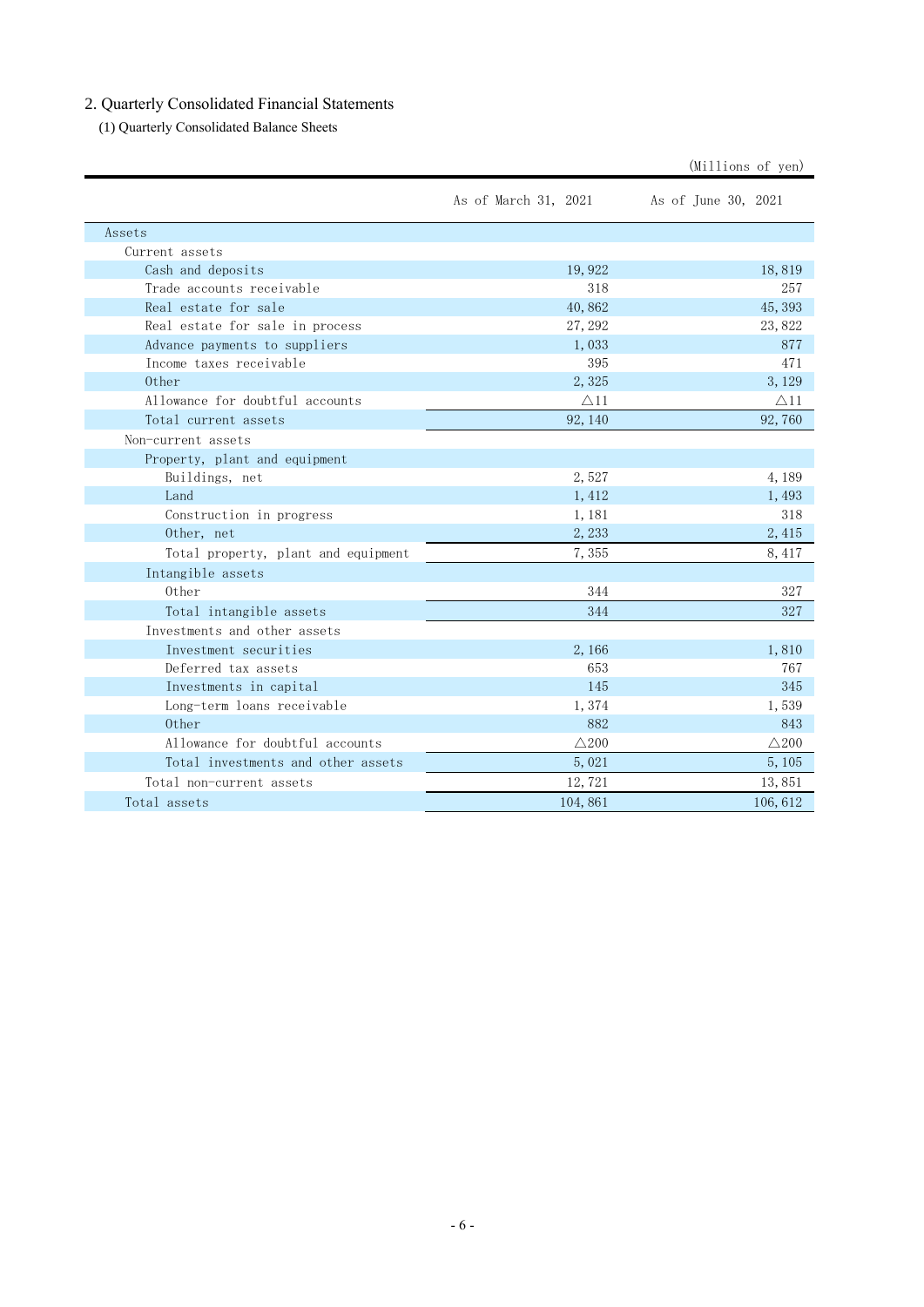|                                                                     | As of March 31, 2021 | As of June 30, 2021 |
|---------------------------------------------------------------------|----------------------|---------------------|
| Liabilities                                                         |                      |                     |
| Current liabilities                                                 |                      |                     |
| Current portion of long-term borrowings                             | 1,493                | 1,668               |
| Accounts payable $-$ other                                          | 1,798                | 1,720               |
| Income taxes payable                                                | 3,087                | 3,087               |
| Advances received                                                   | 570                  | 526                 |
| Provision for bonuses                                               | 6                    | 11                  |
| Provision for loss on liquidation of<br>subsidiaries and associates | 123                  | 123                 |
| 0ther                                                               | 1,917                | 1,543               |
| Total current liabilities                                           | 8,997                | 8,681               |
| Non-current liabilities                                             |                      |                     |
| Long-term borrowings                                                | 45, 437              | 47, 317             |
| Deposits received from tenants                                      | 2,993                | 3,381               |
| 0ther                                                               | 571                  | 587                 |
| Total non-current liabilities                                       | 49,001               | 51, 285             |
| Total liabilities                                                   | 57,999               | 59,967              |
| Net assets                                                          |                      |                     |
| Shareholders' equity                                                |                      |                     |
| Share capital                                                       | 100                  | 100                 |
| Capital surplus                                                     | 12,054               | 12,054              |
| Retained earnings                                                   | 47,507               | 47,280              |
| Treasury shares                                                     | $\triangle$ 12, 853  | $\triangle$ 12, 853 |
| Total shareholders' equity                                          | 46,809               | 46,581              |
| Accumulated other comprehensive income                              |                      |                     |
| Valuation difference on available-for-<br>sale securities           | $\triangle$ 19       | $\wedge$ 8          |
| Foreign currency translation adjustment                             | 72                   | 72                  |
| Total accumulated other comprehensive<br>income                     | 52                   | 63                  |
| Total net assets                                                    | 46,861               | 46,645              |
| Total liabilities and net assets                                    | 104,861              | 106,612             |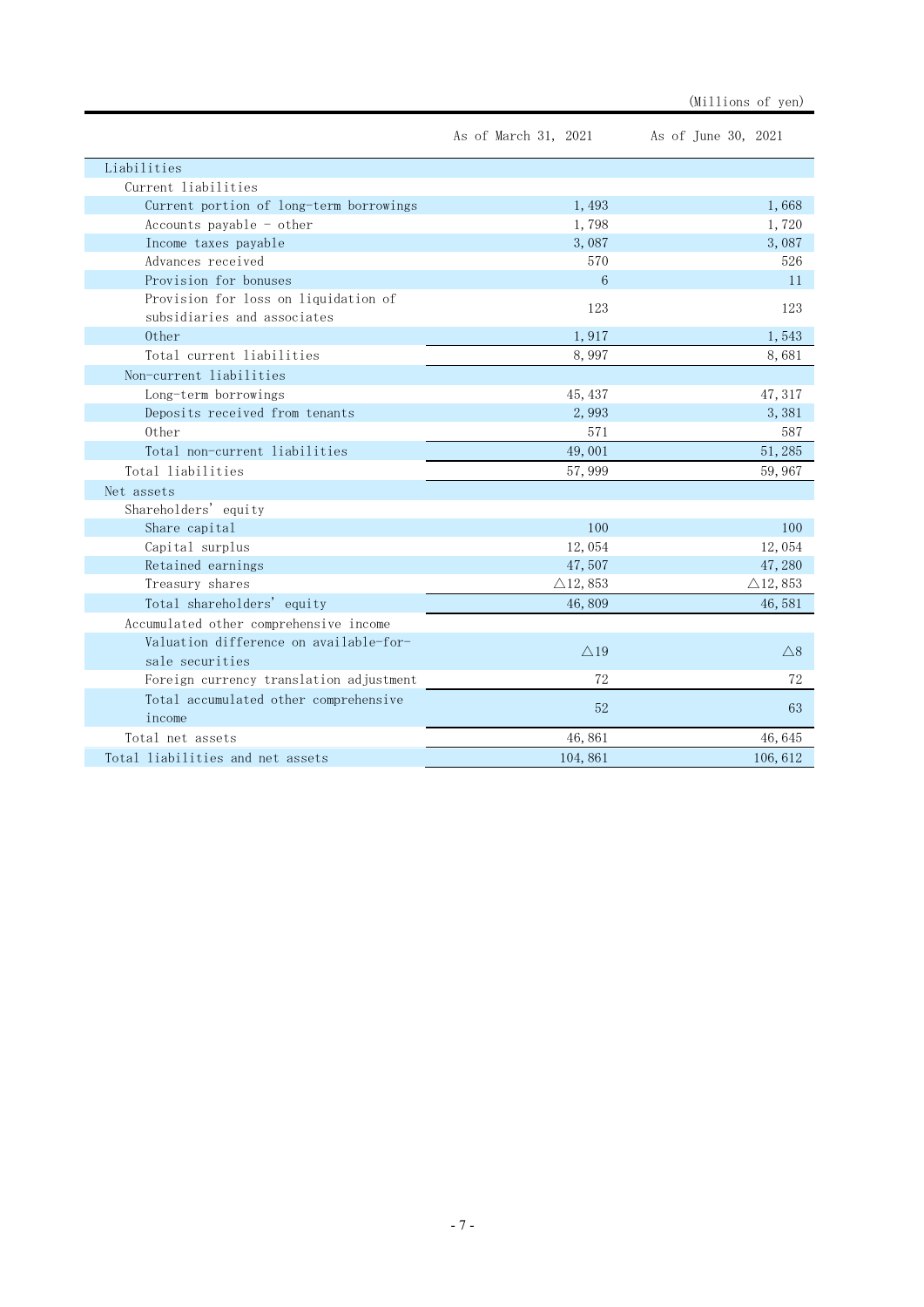|                                                     | Three months ended<br>June 30, 2020 | Three months ended<br>June 30, 2021 |
|-----------------------------------------------------|-------------------------------------|-------------------------------------|
| Net sales                                           | 3, 242                              | 4, 197                              |
| Cost of sales                                       | 2,682                               | 3,085                               |
| Gross profit                                        | 559                                 | 1, 112                              |
| Selling, general and administrative expenses        | 951                                 | 1,179                               |
| Operating loss                                      | $\triangle 391$                     | $\triangle 67$                      |
| Non-operating income                                |                                     |                                     |
| Interest income                                     | $6\overline{6}$                     | 9                                   |
| Rental income from buildings                        | 1                                   | 1                                   |
| Benefits income                                     | $\overline{4}$                      | 12                                  |
| 0ther                                               | 3                                   | 3                                   |
| Total non-operating income                          | 16                                  | 26                                  |
| Non-operating expenses                              |                                     |                                     |
| Interest expenses                                   | 63                                  | 137                                 |
| Commission for a financial loan                     | 3                                   | 5                                   |
| Foreign exchange losses                             | 9                                   | $\mathbf{1}$                        |
| 0ther                                               | 3                                   | $\mathbf{1}$                        |
| Total non-operating expenses                        | 80                                  | 146                                 |
| Ordinary loss                                       | $\triangle$ 456                     | $\triangle 187$                     |
| Extraordinary income                                |                                     |                                     |
| Gain on sale of businesses                          | $\overline{2}$                      |                                     |
| Gain on liquidation of subsidiaries and             |                                     | 7                                   |
| associates                                          |                                     |                                     |
| Total extraordinary income                          | $\overline{2}$                      | $\overline{7}$                      |
| Extraordinary losses                                |                                     |                                     |
| Loss on retirement of non-current assets            |                                     | 19                                  |
| Total extraordinary losses                          |                                     | 19                                  |
| Loss before income taxes                            | $\triangle$ 453                     | $\triangle$ 199                     |
| Income taxes - current                              | $\mathbf{1}$                        | $\mathbf{1}$                        |
| Income taxes - deferred                             | $\triangle$ 118                     | $\triangle$ 120                     |
| Total income taxes                                  | $\triangle$ 116                     | $\triangle$ 118                     |
| Loss                                                | $\triangle$ 336                     | $\triangle$ 81                      |
| Profit attributable to non-controlling<br>interests | $\mathbf{0}$                        |                                     |
| Loss attributable to owners of parent               | $\triangle$ 336                     | $\triangle$ 81                      |

<span id="page-7-0"></span>(2) Quarterly Consolidated Statements of Income and Quarterly Consolidated Statements of Comprehensive Income (Quarterly Consolidated Statements of Income – First Quarter of Consolidated Fiscal Year)

(Millions of yen)

(Quarterly Consolidated Statements of Comprehensive Income – First Quarter of Consolidated Fiscal Year)

|                                                                    |                                     | (Millions of yen)                   |
|--------------------------------------------------------------------|-------------------------------------|-------------------------------------|
|                                                                    | Three months ended<br>June 30, 2020 | Three months ended<br>June 30, 2021 |
| Loss                                                               | $\triangle$ 336                     | $\triangle$ 81                      |
| Other comprehensive income                                         |                                     |                                     |
| Valuation difference on available-for-<br>sale securities          | 14                                  | 11                                  |
| Foreign currency translation adjustment                            | $\triangle$ 1                       | $\triangle 0$                       |
| Total other comprehensive income                                   | 13                                  | 11                                  |
| Comprehensive income                                               | $\triangle$ 323                     | $\triangle$ 69                      |
| Comprehensive income attributable to                               |                                     |                                     |
| Comprehensive income attributable to<br>owners of parent           | $\triangle$ 323                     | $\triangle$ 69                      |
| Comprehensive income attributable to non-<br>controlling interests | $\theta$                            |                                     |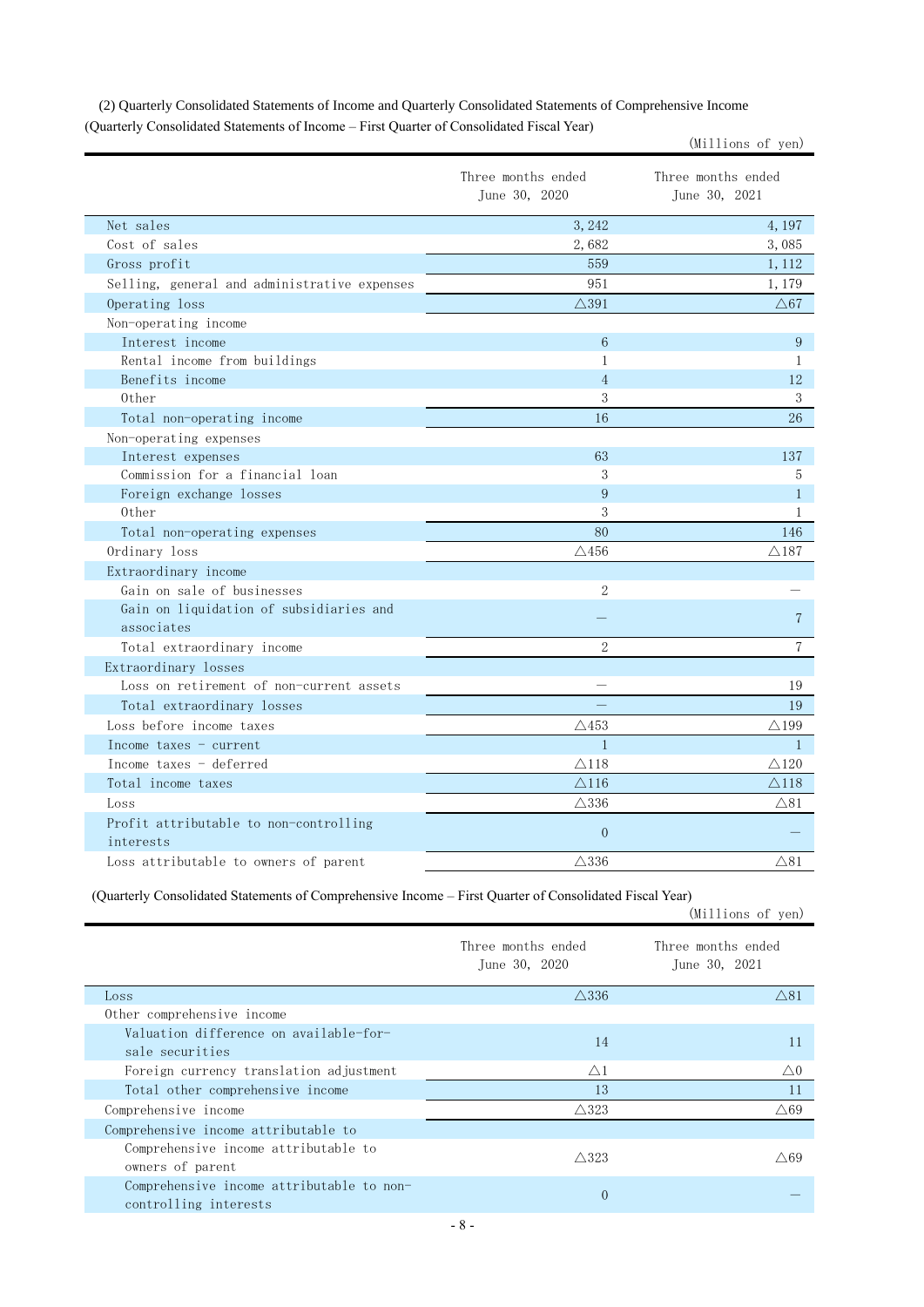# <span id="page-8-0"></span>(3) Quarterly Consolidated Statements of Cash Flows

(Millions of yen)

|                                                                      | Three months ended<br>June 30, 2020 | Three months ended<br>June 30, 2021 |
|----------------------------------------------------------------------|-------------------------------------|-------------------------------------|
| Cash flows from operating activities                                 |                                     |                                     |
| Loss before income taxes                                             | $\triangle$ 453                     | $\triangle$ 199                     |
| Depreciation                                                         | 91                                  | 396                                 |
| Loss (gain) on liquidation of subsidiaries and<br>associates         |                                     | $\triangle7$                        |
| Increase (decrease) in provision for bonuses                         | $\overline{0}$                      | 5                                   |
| Increase (decrease) in allowance for doubtful                        |                                     |                                     |
| accounts                                                             | $\triangle 0$                       | $\triangle 0$                       |
| Increase (decrease) in provision for adjustment of<br>securitization | $\triangle 0$                       |                                     |
| Loss on retirement of non-current assets                             |                                     | 19                                  |
| Loss (gain) on sale of businesses                                    | $\triangle$ 2                       |                                     |
| Interest and dividend income                                         | $\triangle 6$                       | $\triangle$ 9                       |
| Interest expenses                                                    | 63                                  | 137                                 |
| Decrease (increase) in trade receivables                             | 136                                 | 61                                  |
| Decrease (increase) in real estate for sale                          | $\triangle 2$ , 199                 | $\triangle$ 4, 532                  |
| Decrease (increase) in real estate for sale in<br>process            | $\triangle 5, 141$                  | 3,469                               |
| Decrease (increase) in advance payments to suppliers                 | $\triangle$ 191                     | 156                                 |
| Decrease (increase) in deposits paid                                 | $\triangle$ 178                     | $\triangle 7$                       |
| Increase (decrease) in advances received                             | $\triangle$ 195                     | $\triangle$ 43                      |
| Increase (decrease) in accounts payable - other                      | 758                                 | $\triangle$ 53                      |
| Decrease/increase in consumption taxes                               |                                     |                                     |
| receivable/payable                                                   | $\triangle$ 252                     | $\triangle 658$                     |
| Increase (decrease) in lease deposits received                       | 165                                 | 395                                 |
| Other, net                                                           | $\triangle$ 158                     | $\triangle$ 114                     |
| Subtotal                                                             | $\triangle$ 7, 568                  | $\triangle$ 985                     |
| Interest and dividends received                                      | 6                                   | 9                                   |
| Interest paid                                                        | $\triangle63$                       | $\triangle$ 137                     |
| Income taxes refund (paid)                                           | $\triangle 1$                       | $\triangle 77$                      |
| Net cash provided by (used in) operating activities                  | $\bigtriangleup 7$ , 626            | $\bigtriangleup 1$ , 191            |
|                                                                      |                                     |                                     |
| Cash flows from investing activities                                 | $\triangle$ 76                      | $\triangle$ 1, 422                  |
| Purchase of property, plant and equipment                            |                                     | $\triangle$ 200                     |
| Payments for investments in capital                                  | $\triangle 133$                     |                                     |
| Purchase of shares of subsidiaries and associates<br>Loan advances   | $\triangle$ 74                      | $\triangle$ 194                     |
| Proceeds from collection of loans receivable                         | 3                                   | 29                                  |
| Proceeds from withdrawal of investments in capital                   | 70                                  |                                     |
| Payments for sale of businesses                                      | $\triangle$ 56                      |                                     |
| Other, net                                                           | 30                                  | $\overline{0}$                      |
| Net cash provided by (used in) investing activities                  | $\triangle$ 238                     | $\triangle$ 1, 787                  |
| Cash flows from financing activities                                 |                                     |                                     |
| Proceeds from long-term borrowings                                   | 300                                 | 3,540                               |
| Repayments of long-term borrowings                                   | $\triangle$ 1, 502                  | $\triangle$ 1, 484                  |
| Purchase of treasury shares                                          | $\triangle$ 1, 399                  |                                     |
| Dividends paid                                                       | $\triangle$ 1, 641                  | $\triangle$ 145                     |
| Repayments of finance lease obligations                              | $\triangle 7$                       | $\triangle 33$                      |
| Net cash provided by (used in) financing activities                  | $\triangle 4, 251$                  | 1,876                               |
| Effect of exchange rate change on cash and cash                      |                                     |                                     |
| equivalents                                                          | $\triangle 4$                       | $\triangle 0$                       |
| Net increase (decrease) in cash and cash equivalents                 | $\triangle$ 12, 121                 | $\triangle$ 1, 102                  |
| Cash and cash equivalents at beginning of period                     | 29, 325                             | 19, 922                             |
| Cash and cash equivalents at end of period                           | $\frac{1}{2}$ 17, 204               | $*18,819$                           |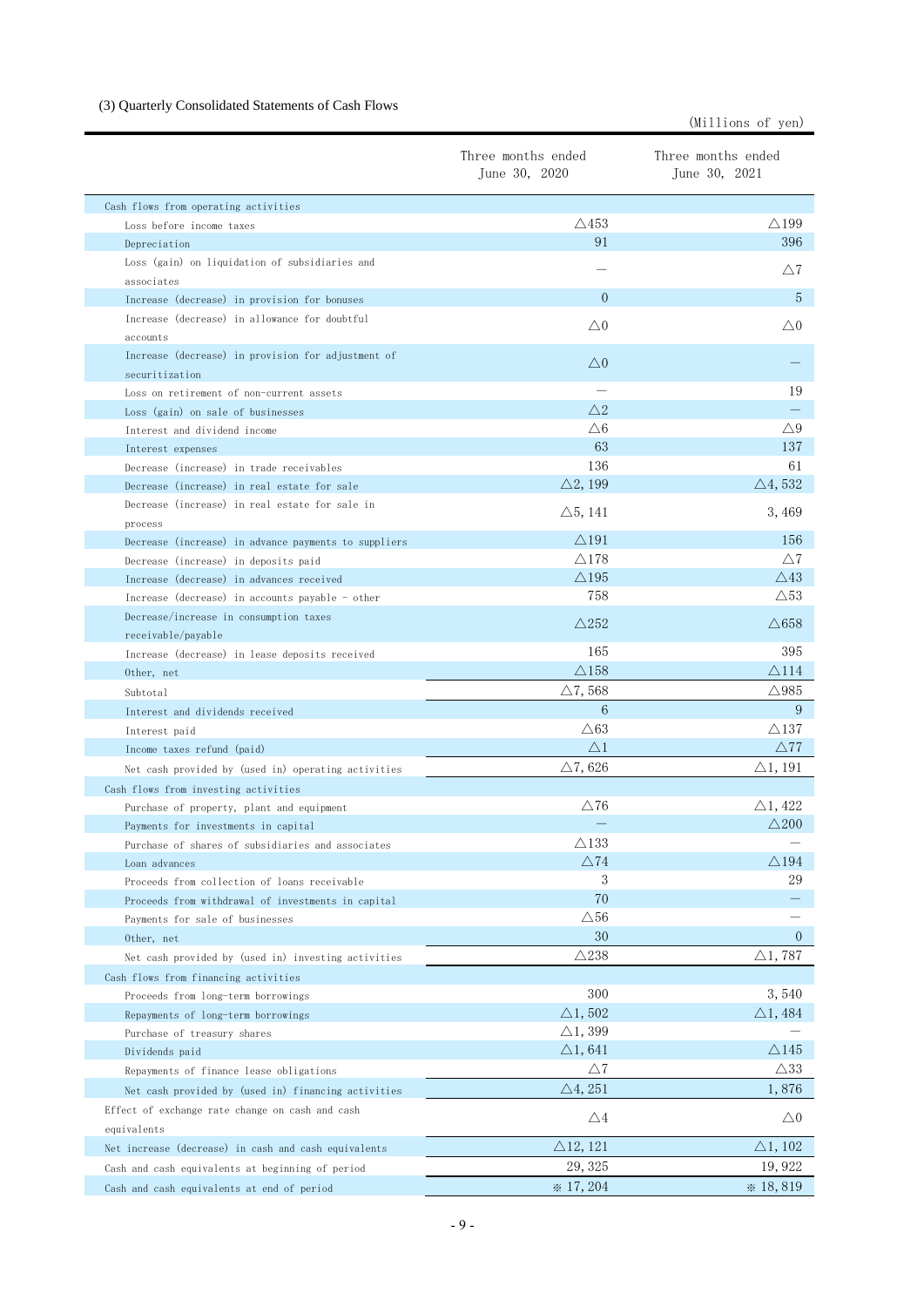<span id="page-9-0"></span>(4) Notes on Quarterly Consolidated Financial Statements

<span id="page-9-1"></span>(Notes on the Going Concern Assumption)

Not applicable.

<span id="page-9-2"></span>(Notes in the Event of Material Change in the Amount of Shareholders' Equity) Not applicable.

#### <span id="page-9-3"></span>(Changes in Accounting Policies)

(Application of the Accounting Standard for Revenue Recognition, etc.)

The "Accounting Standard for Revenue Recognition" (ASBJ Statement No. 29, March 31, 2020; hereinafter, the "Revenue Recognition Accounting Standard"), etc. have been applied since the beginning of the first quarter of the fiscal year under review. The application of the Revenue Recognition Accounting Standard, etc. has no impact on the quarterly consolidated financial statements. Furthermore, in accordance with the transitional treatment stipulated in Paragraph 28-15 of the "Accounting Standard for Quarterly Financial Reporting" (ASBJ Statement No. 12, March 31, 2020), information on the breakdown of revenues generated from contracts with customers for the first three months of the previous fiscal year is not shown.

(Application of Accounting Standard for Fair Value Measurement, etc.)

The "Accounting Standard for Fair Value Measurement" (ASBJ Statement No. 30, July 4, 2019; hereinafter, the "Fair Value Measurement Accounting Standard"), etc., have been applied since the beginning of the first quarter of the fiscal year under review. In accordance with the transitional treatment stipulated in Paragraph 19 of the Fair Value Measurement Accounting Standard and Paragraph 44-2 of the "Accounting Standard for Financial Instruments" (ASBJ Statement No. 10, July 4, 2019), we have decided to apply the new accounting policies set forth by the Fair Value Measurement Accounting Standard, etc. into the future. The application has no impact on the quarterly consolidated financial statements.

#### <span id="page-9-4"></span>(Segment Information, Etc.)

[Segment Information]

Information on net sales, income (loss), assets, liabilities and other items by reporting segment

Three months ended June 30, 2020 (April 1, 2020 to June 30 2020)

|                                     | Value Creation<br><b>Services</b> | Reportable segments<br>Value-Add<br>Services | <b>Future Value</b><br>Creation<br>Services | Total           | Reconciling<br>items | Per quarterly<br>consolidated<br>financial<br>statements |
|-------------------------------------|-----------------------------------|----------------------------------------------|---------------------------------------------|-----------------|----------------------|----------------------------------------------------------|
| Sales                               |                                   |                                              |                                             |                 |                      |                                                          |
| Revenues from<br>external customers | 1,918                             | 1,131                                        | 192                                         | 3,242           |                      | 3,242                                                    |
| Transactions with<br>other segments |                                   | 36                                           | 11                                          | 48              | $\triangle$ 48       |                                                          |
| Net sales                           | 1,918                             | 1,168                                        | 203                                         | 3,290           | $\triangle$ 48       | 3,242                                                    |
| Operating profit (loss)             | $\triangle$ 100                   | 292                                          | $\triangle$ 441                             | $\triangle$ 249 | $\triangle$ 142      | $\triangle 391$                                          |

(Millions of yen)

(Millions of yen)

(Note) The amount of (-142 million yen) in adjustments of segment profit (loss) is the elimination of inter-segment transactions (0 million yen) and the company-wide expenses of administrative expenses (-142 million yen) that are not allocated to each segment. The amount of segment profit (loss) after deduction of this adjustment is the same as the amount of -391 million yen of operating loss stated in the consolidated statements of income.

Three months ended June 30, 2021 (April 1, 2021 to June 30, 2021)

| Value Creation | Value-Add | <b>Future Value</b> | Total                                            | Reconciling<br>items | Per quarterly<br>consolidated<br>financial |
|----------------|-----------|---------------------|--------------------------------------------------|----------------------|--------------------------------------------|
| Services       | Services  | Services            |                                                  |                      | statements                                 |
|                |           |                     |                                                  |                      |                                            |
| 2,600          | 155       | 294                 | 3,049                                            |                      | 3,049                                      |
|                |           |                     | Reportable segments<br>Creation<br>$\sim$ $\sim$ |                      |                                            |